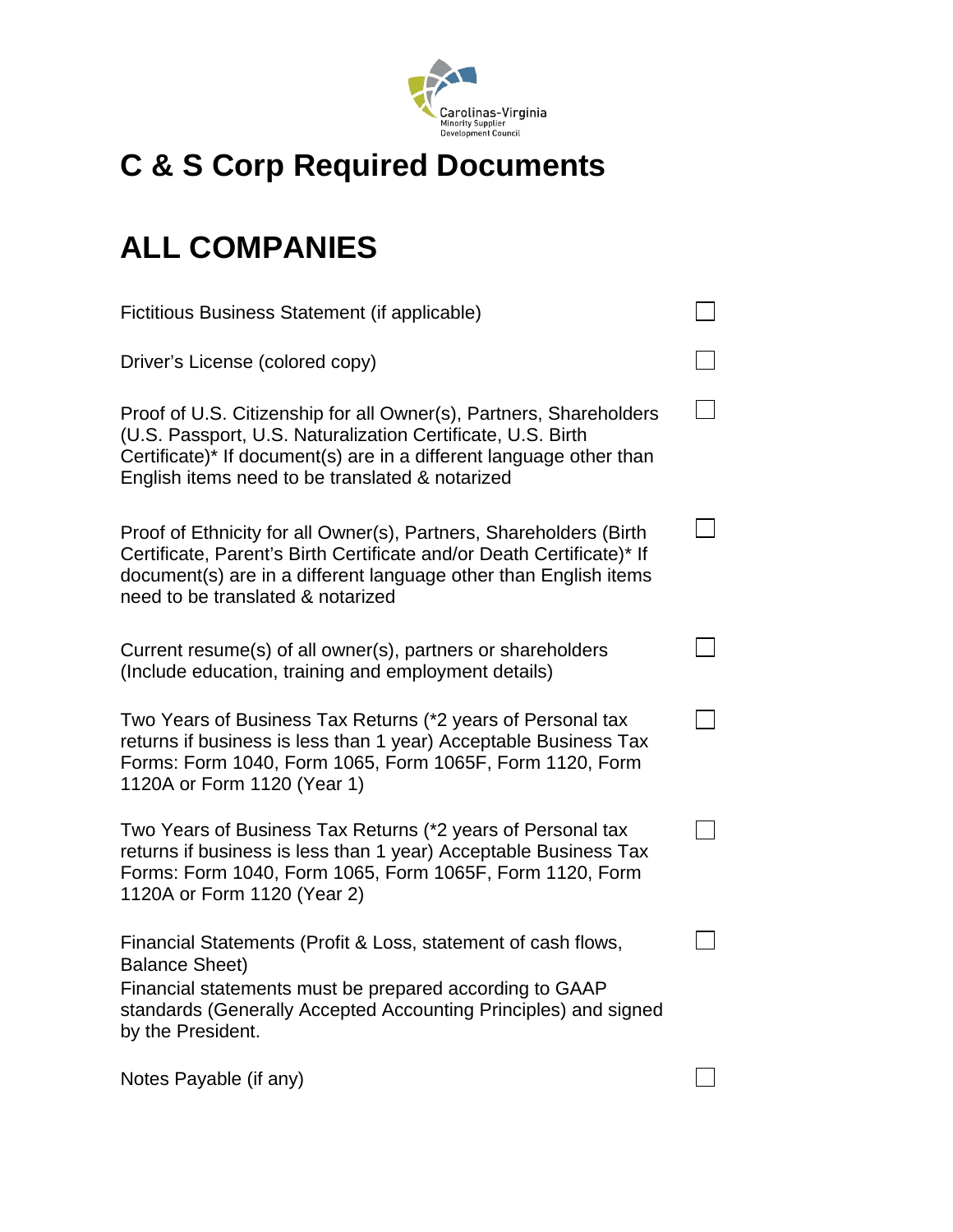

| Applicable Operating Business License and/or permits                                                                                     |  |
|------------------------------------------------------------------------------------------------------------------------------------------|--|
| Business Lease Agreements(s) (If home based, submit Security<br>Deeds, Title Deed, Property Taxes and/or Lease Agreement)                |  |
| Occupational License and/or Business Tax Receipt (issued by Tax<br>Collector, required even if 1 person or home based)                   |  |
| Equipment Rental and Purchase Agreements (if applicable)                                                                                 |  |
| Contract or work history for the past three years (if applicable)<br>(name/contact, type of work performed or type of contract received) |  |
| Equipment owned or available (include description of equipment,<br>year acquired, and current value)                                     |  |
| Proof of Bonding Capacity (if applicable)                                                                                                |  |
| Bank Signature Card (copy signature card or letter from bank<br>indicating authorized signers)                                           |  |
| Indian/Native Americans Blood Degree Certificate (i.e. tribal<br>registry letter, tribal roll register number) [if applicable]           |  |
| Declaration of Certification of Minority Status                                                                                          |  |